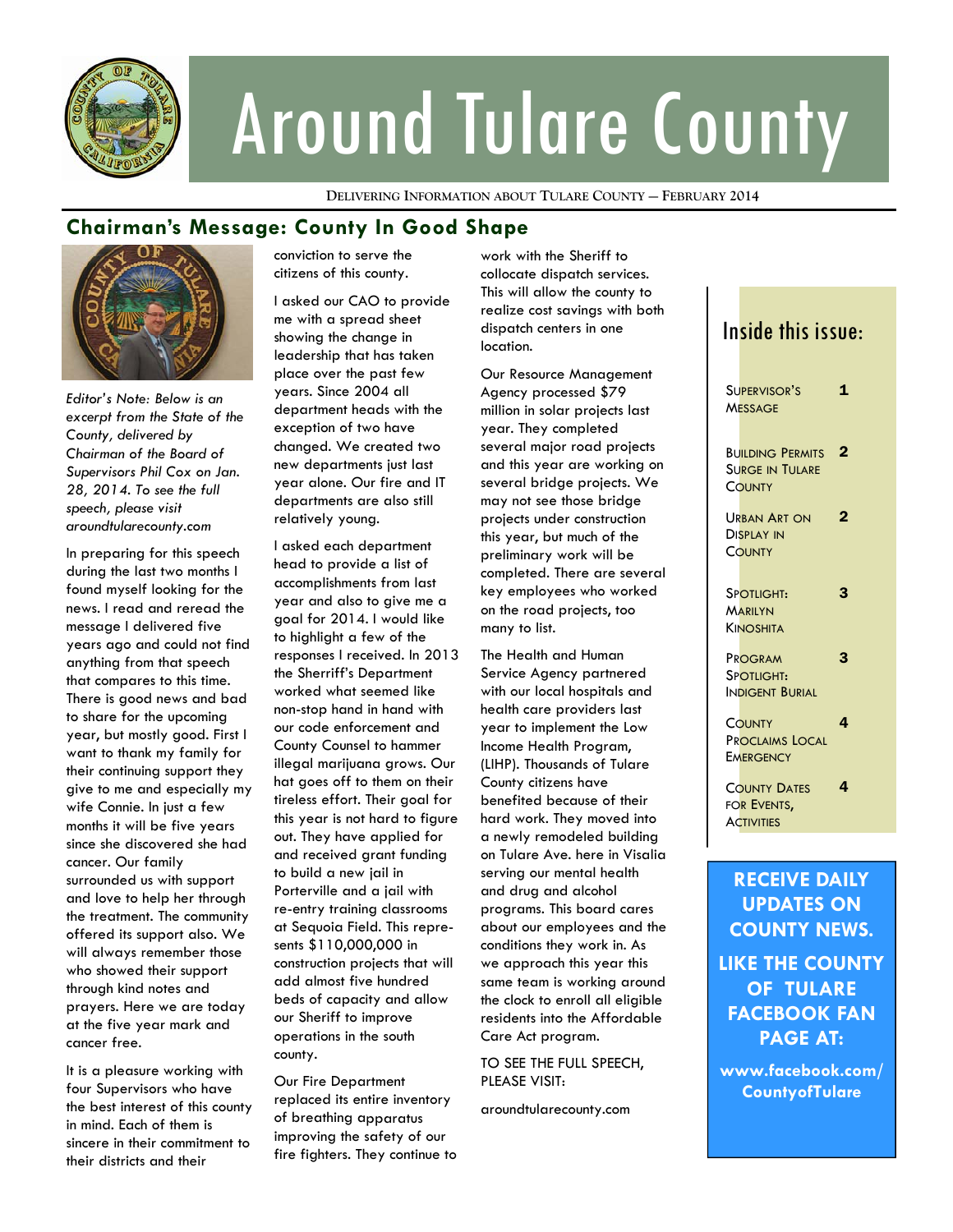# Around Tulare County: www.aroundtularecounty.com

## **Building Permits Surge in Tulare County**

"The value of county building permits issued in 2013 increased by \$40 million over the value of permits issued during 2012. This is one sign the economy is improving in the area." Board of **Supervisors** Chairman Phil Cox

Tulare County officials say the number of building permits for both single family homes and commercial buildings increased sharply in 2013. County records show 3,363 building permits were issued in 2013 – up sharply from the 3,023 issued in 2012.

"The value of county building permits issued in 2013 increased by \$40 million over the value of permits issued during 2012, " said Phil Cox, Chairman of the Tulare County Board of Supervisors. "This is one sign the economy is improving in the area."

Officials say the value of all building permits issued in 2013 increased approximately 32 % - to an estimated overall valuation of \$166.3 million. Permits issued for houses increased by 23% while commercial building permits increased by 20%.

What's changed? Two years ago the Board of Supervisors established an in house economic development program to foster value growth. Challenged to make the county easier to do business with, planning administrators developed a team-based approach toward business development. For example, if someone wanted to fast-track construction of a medical clinic, or expand a large ag processing facility on an aggressive timeline, the county developed a "new" team-based process to accommodate that developer's needs.

"We have streamlined the process to improve service to our customers," said Mike Spata, Associate Director of the Tulare County Resource Management Agency.

The planning team works with the business owner or project applicant to determine several important details, such as project timeline and how much should the process cost?

"Then we can have the real conversation – how fast the business owner wants to move forward," Spata said.

Officials say the increase in business activity and total number of projects permitted during the last two years indicates that in addition to signs the overall economy is finally improving, the County's new economic development approach appears to be working nicely. In 2013 alone: Setton Farms pulled more than \$2 millionworth of permits for plant expansions; Paramount Citrus expanded greenhouse facilities - \$2 million in permits; Family Health Care Network's new rural medical clinic in Terra Bella - \$750,000 permit value; Ventura Coastal \$1.6 million – installation of new silos to store citrus juice in Tipton.



## **Urban Art to Be Displayed at County Buildings**

Three pieces of urban art, inspired by Pro Youth HEART, will be showcased at eleven Tulare County locations through April 2.

In February, the art will be on display at the Exter, Lindsay, Strathmore, and Porterville libraries. Other stops include libraries in Earlimart, Pixley, and Tulare. The last showing of the art will be at Tulare County Government Plaza located at 5961 South Mooney Blvd in Visalia from March 26 through April 2. This marks the third year urban art will be displayed throughout the county.

Tulare County acquired the urban art through the September 2013 Taste the Arts event held by the Visalia Arts Consortium and sponsored by the Step Up Gang Task Force. Three artists from throughout California were invited to create the paintings inspired by the mission of Pro Youth HEART, which cherishes the belief that giving children hope reduces youth violence and saves lives. HEART strives to give opportunities to youth to develop strong decision making skills and have a safe place to be during after school hours.

#### At the conclusion of the tour the artwork will be donated to the Pro Youth HEART after-school program. For more information, visit [www.stepuptc.com](http://www.stepuptc.com)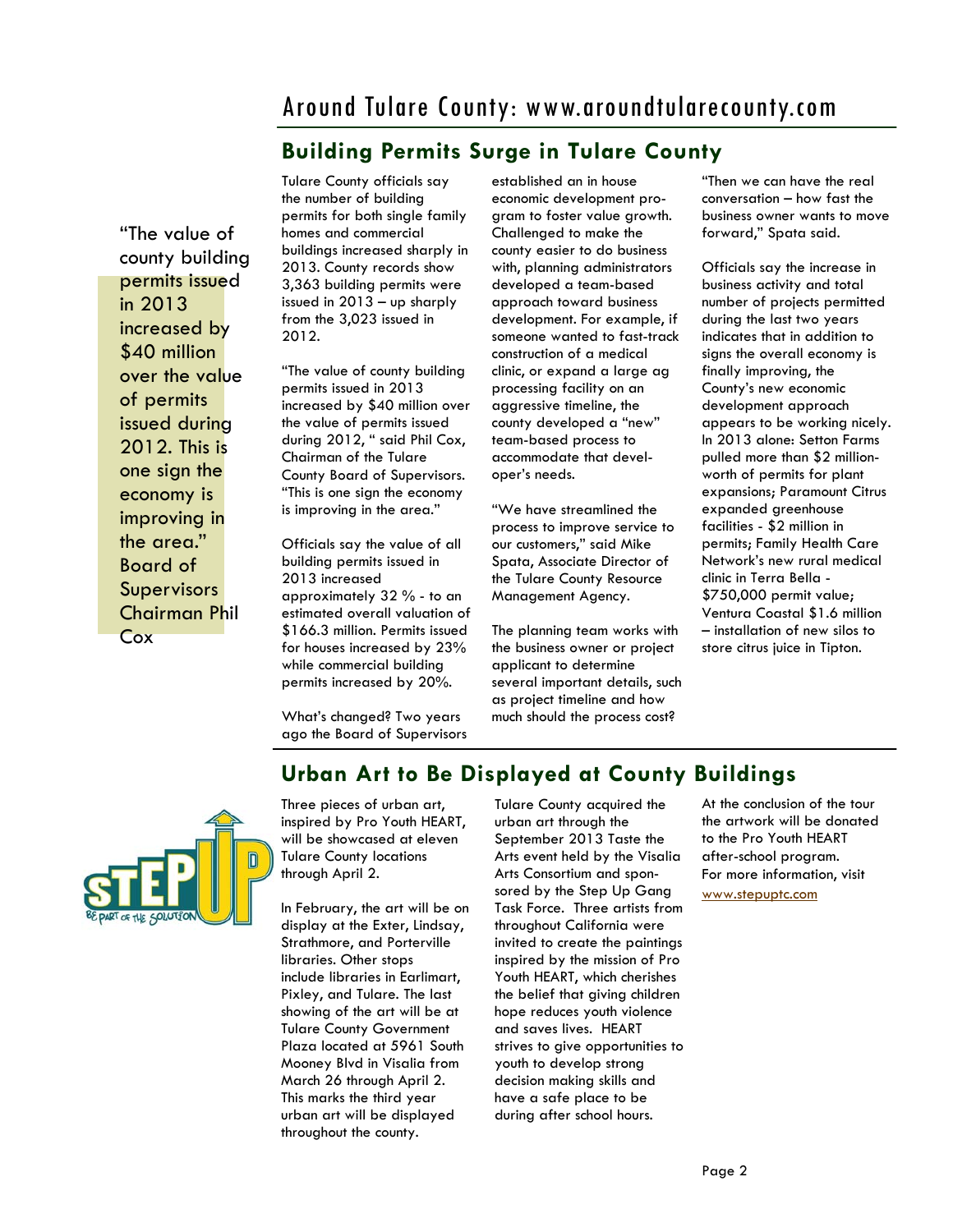# **Employee Spotlight: Marilyn Kinoshita**



In January, the Tulare County Board of Supervisors reappointed Marilyn Kinoshita to an additional four-year term as Tulare County Agricultural Commissioner/ Sealer. This will be Kinoshita's second four-year term. Kinoshita was first appointed to the Ag Commissioner position in December 2009.

Board of Supervisors Chairman Phil Cox said Kinoshita's proven track record as Ag Commissioner was the deciding factor in the reappointment. In her first four years, Kinoshita has led the department in improving technology to enhance operations, bolstered

community outreach and education, and focused on specialized training for staff.

"The farming community is pleased with the job Marilyn is doing, as is the Board of Supervisors," Chairman Cox said. "We look forward to Marilyn's leadership for another four years."

Kinoshita said she is pleased to serve as Ag Commissioner for an additional four years.

"We have a few exciting projects in the works which will help streamline daily activities for our staff. Growers can also rely on up-to-date information from our website," Kinoshita said. "I plan to continue volunteering to speak to any local group who wants to learn more about how crops are grown in Tulare County and my department's roll in the process of sending products worldwide."

Kinoshita joined the Tulare County Agricultural Commissioner's department as an inspector in 1993, and has since worked in most of the divisions within the department. She began her Tulare County career working in pesticide use enforcement, and then served as a standards and quarantine inspector before becoming the department's Dinuba District Inspector in 1999.

Kinoshita was promoted to Deputy Agricultural Commissioner/Sealer of Weights and Measures in February 2004, a position responsible for the direct supervision of 29 ag inspectors and 16 agricultural aides. Kinoshita was promoted again in October 2009 to the position of Assistant Agricultural Commissioner/Sealer, the second highest ranked position in the department.



**There are many County employees who are doing outstanding things for their community outside of their job.** 

**Do you know a County employee who should be in the spotlight? Let us know at:** 

**[newsletter@co.tulare.ca.us](mailto:newsletter@co.tulare.ca.us?subject=Employee%20spotlight)**

## **Program Spotlight: Indigent Burial Program**

Family members or next of kin are encouraged to claim their deceased loved ones prior to an internment scheduled for March 28, 2014 at the Tulare County Potter's Field, just north of Traver.

Kingsburg Cemetery District Superintendent Carmen Rojas said more than 210 indigent cremains are being held at the Kingsburg Cemetery, located at 12782 E. Clarkson Ave. Kingsburg, CA 93631. The last day to claim the cremains is March 25. If the cremains aren't claimed, they will be interred, with a ceremony to follow at 10 a.m. on March 28 at Potter's Field. A potter's field is a term for a place for the burial of unknown or indigent people.

The cremains are being held by the Kingsburg Cemetery District as part of Tulare County's Indigent Burial Program.

When a Tulare County resident passes away and there are no funds for his or her burial, the County of Tulare may be able to help. The Indigent Burial Policy states that the County may provide for the cremation/ burial of such persons and may provide for the maintenance of their graves.

To receive these County services, the person's entire household must earn less than the federal poverty level. Applications for this service are available in English and

Spanish from the Health & Human Service Agency, the TulareWORKs offices, all funeral homes, the Coroner's Office, and Veterans Services offices.

Family members or next of kin are encouraged to visit [http://tchhsa.org/hhsa/](http://tchhsa.org/hhsa/index.cfm/benefits/burial-program/potters-field-burial-records/) [index.cfm/benefits/burial](http://tchhsa.org/hhsa/index.cfm/benefits/burial-program/potters-field-burial-records/)[program/potters-field-burial](http://tchhsa.org/hhsa/index.cfm/benefits/burial-program/potters-field-burial-records/)[records/](http://tchhsa.org/hhsa/index.cfm/benefits/burial-program/potters-field-burial-records/) to view a list of indigent cremains being held by the Kingsburg Cemetery District. If a person is identified, family members or next of kin should contact Kingsburg Cemetery District Superintendent Carmen Rojas at 559/897-2426.

**Want your program to be in the spotlight? Please send suggestions to:**